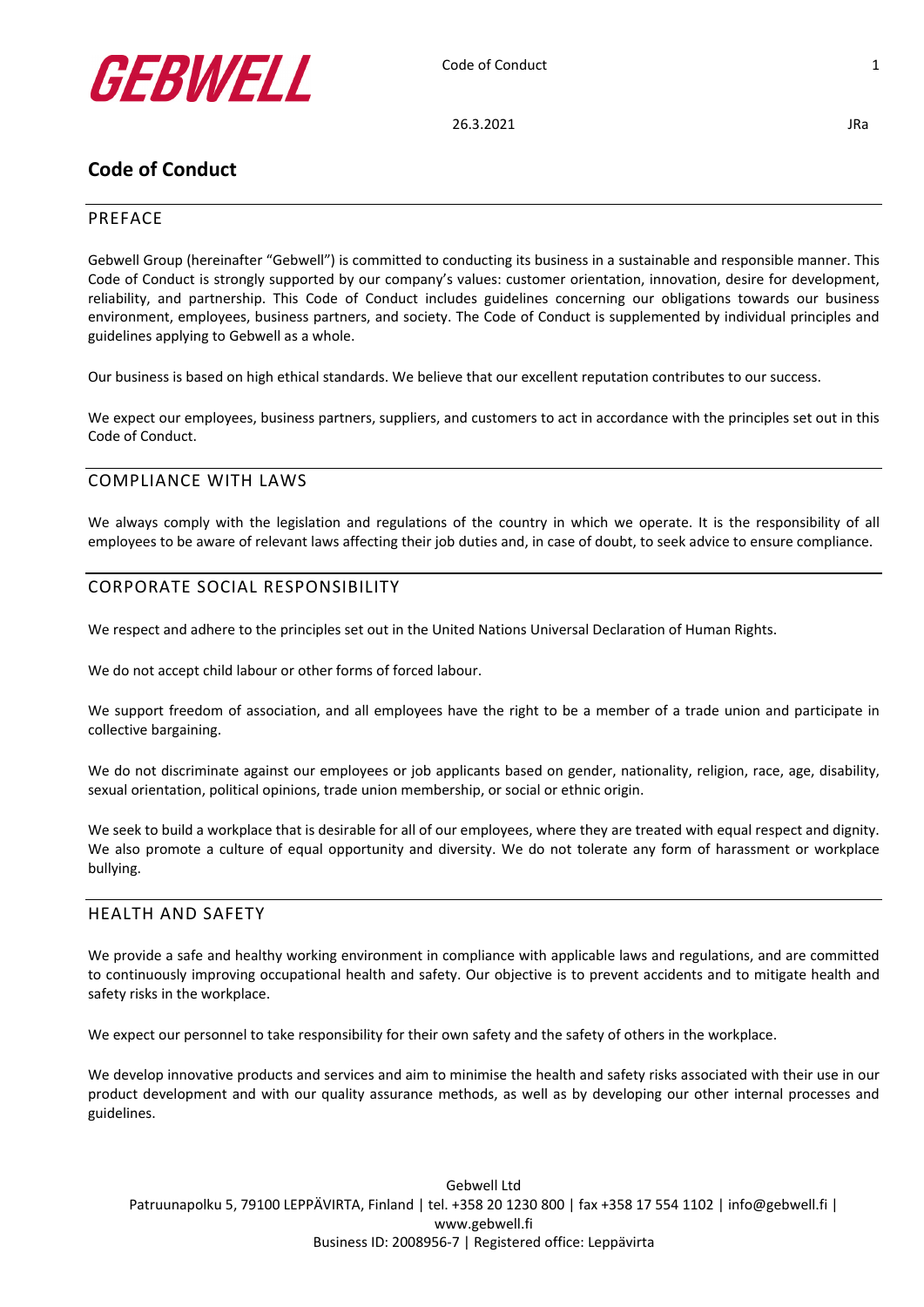

26.3.2021 JRa

#### ENVIRONMENT

We comply with environmental legislation and practices that protect and sustain the environment. We also take environmental aspects into account in our product development. We seek to improve the energy efficiency of our operations, reduce the amount of waste, and protect the environment.

Where possible, and if practical, we prioritise ecologically sustainable products and services from suppliers.

#### INTEGRITY

We strive to be a reliable partner for our business partners, suppliers, and customers.

Our employees and managers are expected to serve Gebwell's interests and act responsibly in doing so. Situations where personal interests may conflict with those of Gebwell must be avoided. All business relationships must be established based on objective criteria.

We are committed to combating corruption in all its forms, including extortion and bribery. We do not use bribes or other unlawful payments, nor do we authorise these payments to gain or maintain business.

We neither offer nor accept any favours, gifts or benefits that could reasonably be assumed to influence decision-making in our company or that exceed the limits of normal entertainment expenses.

#### MONEY LAUNDERING

We do not accept, facilitate or support money laundering. We conduct business only with reputable parties involved in legitimate business activities, with funds derived from legitimate sources.

#### FAIR COMPETITION

We promote fair and honest competition. We comply with applicable competition laws regardless of the market area, and refrain from entering into or carrying out any illegal activities.

### COMPANY ASSETS

All employees are responsible for taking good care of Gebwell's assets, including physical property, financial assets, intellectual property, and confidential information. Employees are obliged to use assets only for legitimate business purposes and to protect them from loss or inappropriate use. Our funds may not be used for unlawful or improper purposes.

We protect the confidential materials and information entrusted to us by our subcontractors, suppliers, or customers.

#### IMPLEMENTATION AND COMPLIANCE

All employees and managers at every level of management must comply with this Code of Conduct. Supervisors are in charge of introducing the Code of Conduct to existing and new employees.

Failure to act in compliance with this Code of Conduct may result in appropriate disciplinary actions.

Gebwell Ltd Patruunapolku 5, 79100 LEPPÄVIRTA, Finland | tel. +358 20 1230 800 | fax +358 17 554 1102 | info@gebwell.fi | www.gebwell.fi Business ID: 2008956-7 | Registered office: Leppävirta